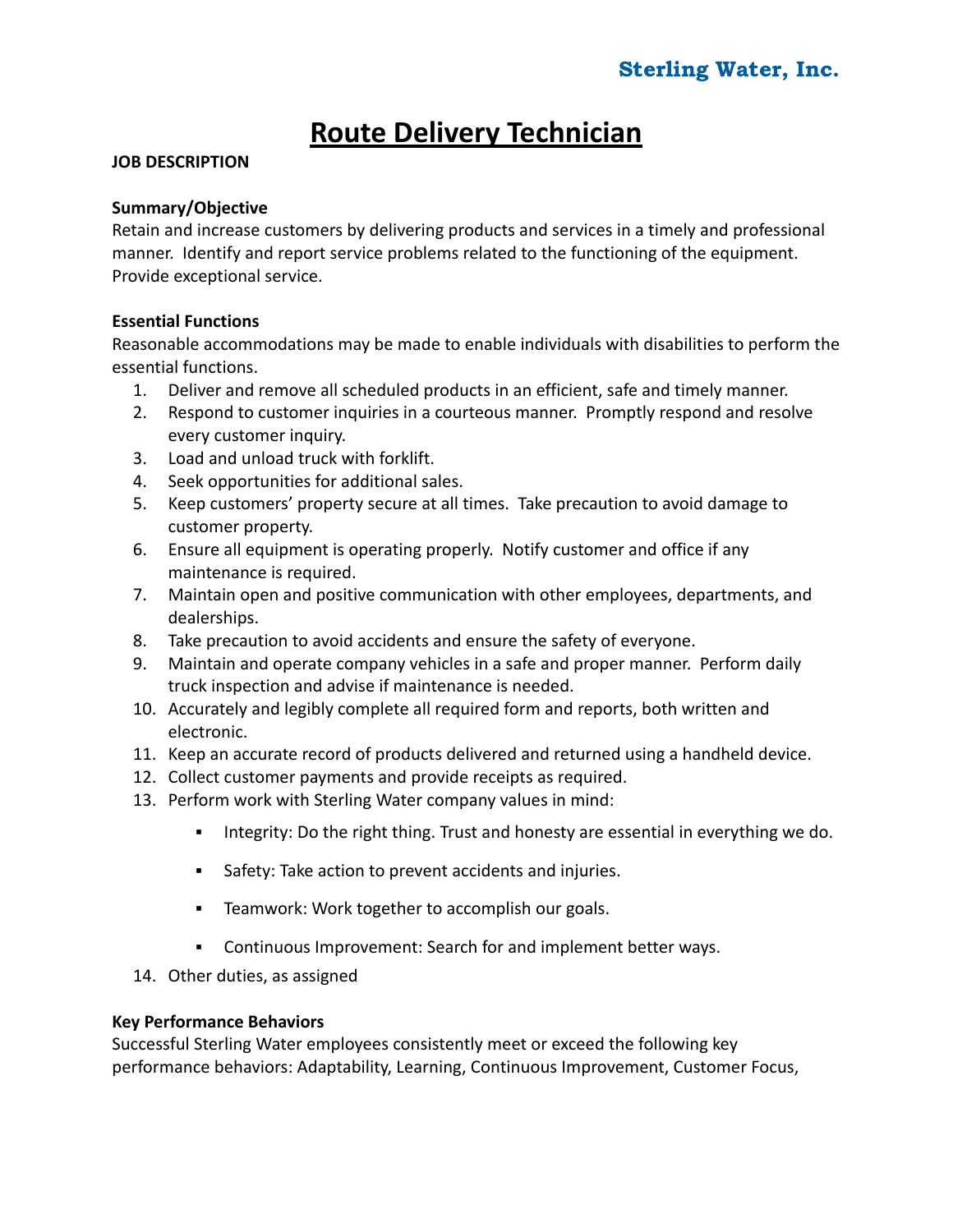Decision-Making, Delivers Results, Integrity, Safety Focus, Teamwork, Technical Knowledge, and Communication.

## **Supervisory Responsibility**

This role has no supervisory responsibilities.

#### **Work Environment**

While performing the duties of this job, the employee frequently works in outside weather conditions, the truck, and customer homes/place of business. The employee is occasionally exposed to hot/cold conditions, dust/dirt, smells, and may work with hazardous chemicals.

#### **Physical Demands**

The physical demands described here are representative of those that must be met by an employee to successfully perform the essential functions of this job.

While performing the duties of the job, the employee is constantly required to use hands and fingers to feel, handle objects or controls, and reach with hands and arms. The employee must frequently lift and carry up to 50 pounds and occasionally lift, move, carry, or cart up to 220 pounds. Proper lifting techniques are required. The employee is frequently required to talk, read, write, and hear. The employee is occasionally required to climb, stoop, kneel, and crouch.

## **Position Type and Expected Hours of Work**

This is a full-time position. Days and typical hours of work are Monday through Friday, 7:30 a.m. to 4:00 p.m., 40 hours per week.

#### **Required Education and Experience**

1. High school diploma or GED diploma, or one to three months' related experience and/or training, or equivalent combination of education and experience.

#### **Preferred Education and Experience**

- 1. Previous customer service experience
- 2. Previous commercial truck driving experience
- 3. Forklift training and/or experience
- 4. Previous routed delivery service

#### **Additional Eligibility Qualifications**

- 1. Valid Driver's License
- 2. Obtain Department of Transportation Health Card

#### **Work Authorization**

Must be legally authorized to work in the United States of America.